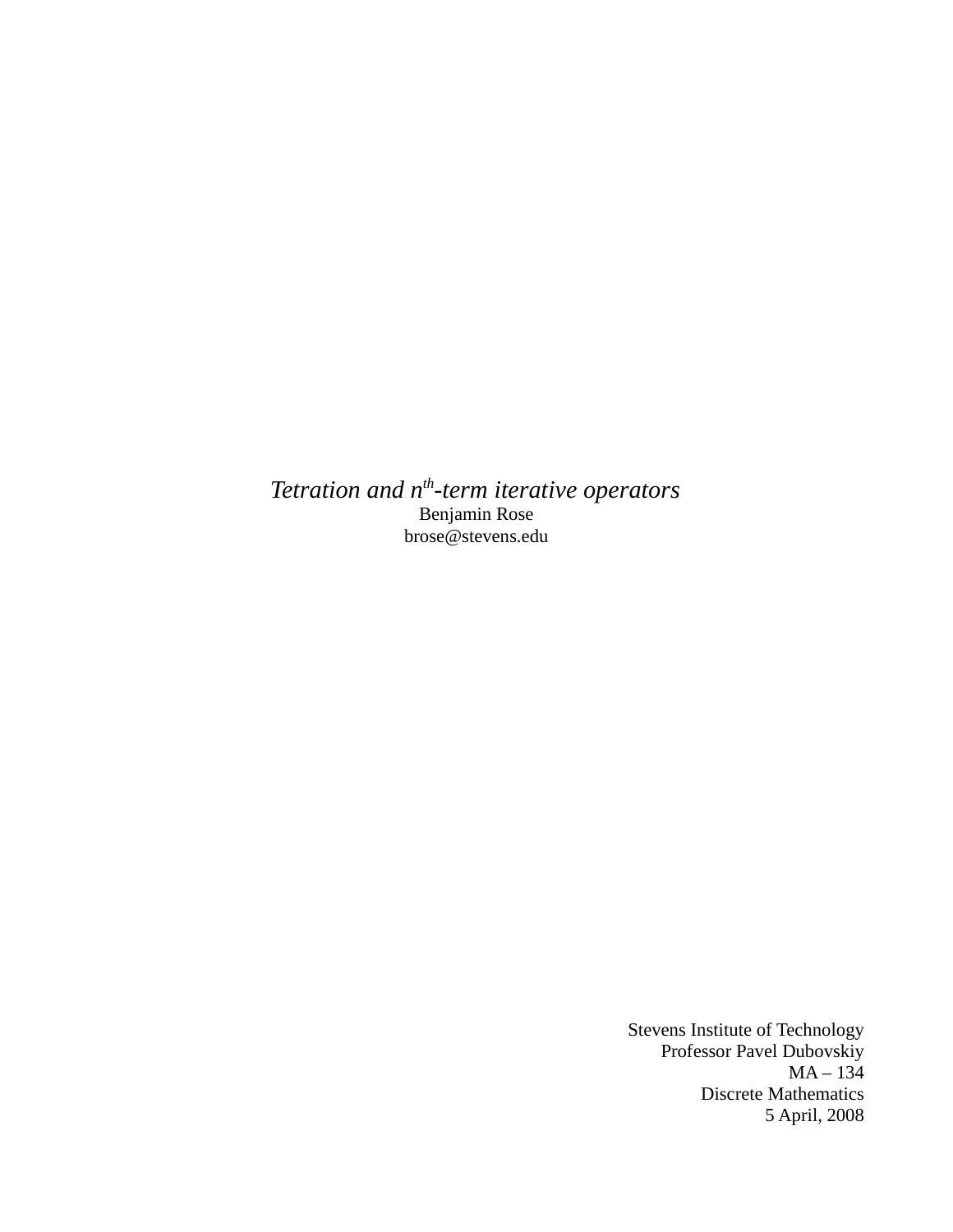### **[Introduction]**

Pre-collegiate teaching dictates that there are a finite, simple set of mathematical operators. These operators are simple to understand and perform on any number or set of numbers. However, more complex numerical operators exist. In fact, an infinite number of operators exist. In order, they are known as: addition, multiplication, exponentiation, tetration, and so on. Each operator is a recursive call of the operator below it. These terms iterate themselves into infinity, each operator *n* being the repetition of the *n-1* term.

These operators cause number growth at a gargantuan rate. It is extremely difficult to write programs to represent these operators, given how quickly f(x) increases where f(x) =  $4x$  (the tetration of x). The results of such operations are very interesting number patterns, which generate unique fractals and graph patterns.

This document provides a simple C++ hyper-operator function and an arbitrary-length integer class in the hopes that further calculations can be performed on more powerful computers in the future. It illustrates the basics of hyper-operators, and demonstrates the beauty of hyper and non-fundamental operators. It also makes conjectures about operators that are proven to exist through inductive reasoning.

### **[A brief history of tetration]**

The word "tetration" was coined by English mathematician Reuben Louis Goodstein from tetra- (four) and iteration. Tetration is the fourth operator in the set of  $n<sup>th</sup>$ -term iterators, hence the use of the word "four". Tetration was originally used as a way to express very large numbers, similar to scientific notation. Over the years, mathematicians began to realize the significance of tetration as more than just a symbolic notation. Tetration was the first step towards realizing there were an infinite amount of operations. A pattern became evident – each known operator is a recursive call of the previous operator. For example: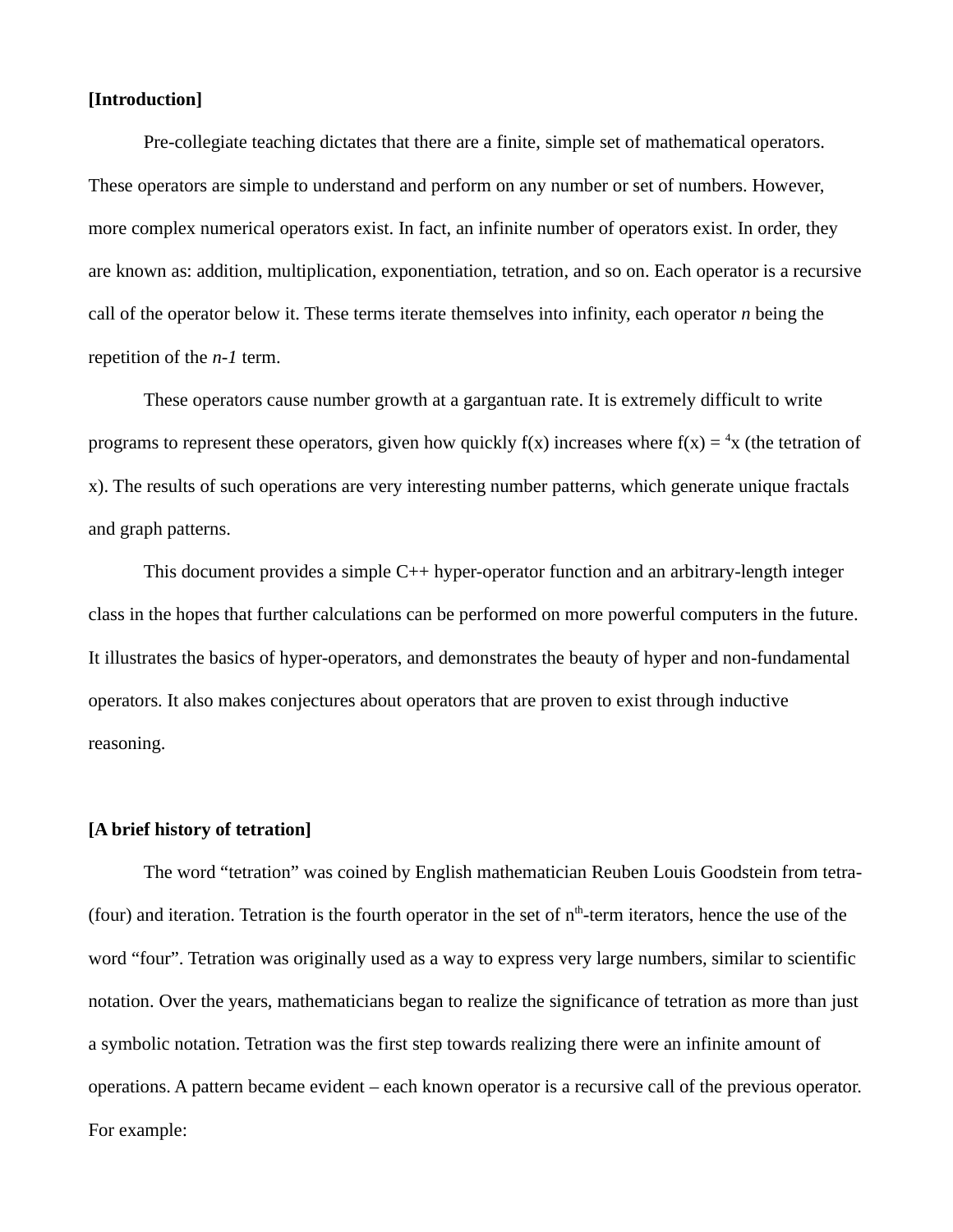Addition as an operation is simply adding 1 to the original value *b* times.

$$
a+b=a+\underbrace{1+1+\cdots+1}_{b}
$$

Multiplication is repeated addition.

$$
a \times b = \underbrace{a + a + \cdots + a}_{b}
$$

Exponentiation is repeated multiplication.

$$
a^b = \underbrace{a \times a \times \cdots \times a}_{b}
$$

Tetration is repeated exponentiation.

$$
{}^b a = \underbrace{a^{a^b}}_b
$$

And so on into infinitum. This recursion principle of operators became more widely known with the dawn of the computing age. Computers can do two things with a set of numbers – they can add them, and they can compare them. All other operations performed on a computer eventually boil down to these two actions. As such, in order to perform basic calculations, the operations would come down to simple addition. A simple example of how this works at the low level can be seen in appendix A.

# **[Notation of tetration]**

Every operator has a symbol that distinguishes it as a set of rules that the user must follow in order to achieve a correct and universally-standard answer. These symbols are commonly known: addition is  $+$ , multiplication can be either  $*, \cdot, \times$ , or denoted with parenthesis, and exponentiation can be expressed as a<sup>b</sup> or with a carrot (^). Tetration, when first conceived, used the inverse notation as exponentiation, that is, it was denoted as <sup>b</sup>a. It was not long before mathematicians realized it was foolish to create a separate symbol for each and every operator, since there are an infinite number. Several different but useful notations arose. Each notation brought to the table it's own strengths and weaknesses in representing operators into infinity. There are several notations that allow for infinite expansion.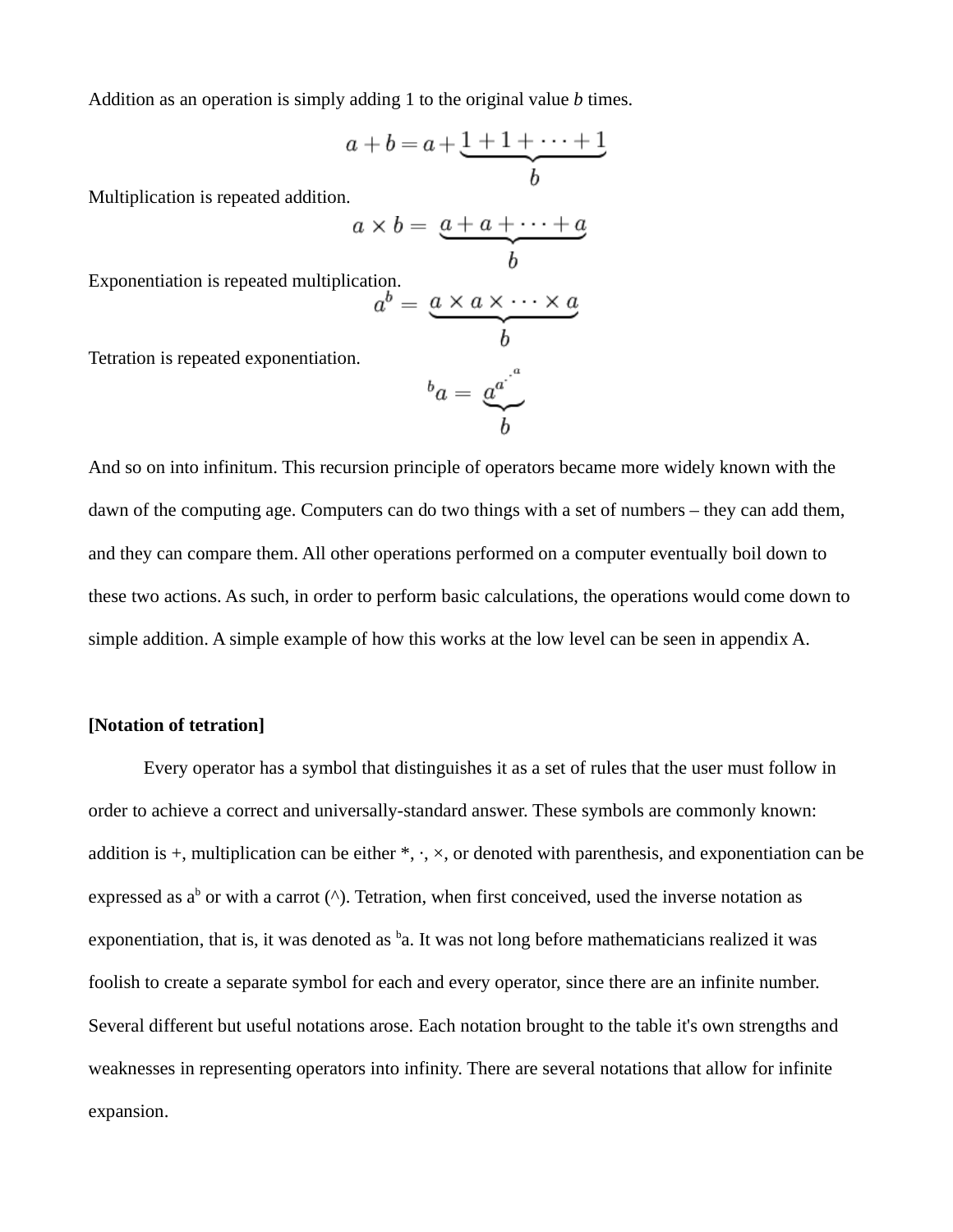One such notation is known as Conway chained-arrow notation. This notation uses right-arrows to distinguish the base from the operand and the iteration-level. Consider the example  $a \rightarrow b \rightarrow 2$ , where *a* is the base, *b* is the operand, and *2* is the level of iteration. A level of 2 implies tetration, the fourth absolute iterative level operator. Expansion into further terms is done simply by changing the last number.

Another such notation is called iterated exponential notation. It is written in the form  $\exp_a^b(1)$ , and can be expanded for infinite terms by changing the value in the parenthesis. This form is important, because it most easily accommodates variables and abstract ideas as a term for iterative operations. As such, this form will be used later in this document to discuss a the  $\infty^{\text{th}}$  operator. It is also extremely important to notice that when the constant 1 is provided to the function as the iteration of the operator in this form, it is implied that the function will return the tetration  $(4<sup>th</sup>$  iteration) of the values.

The final widely-used form is known as Knuth's up-arrow notation. This is the simplest notation, in the form *a*↑↑*b*, which provides tetration. This form can also be represented in ASCII code using a double-carrot  $(\wedge \wedge)$ . While not usually used to express any iterations except tetration, the form can accommodate more by adding more arrows. For example, *a*↑↑↑b can be used to represent the 5th iterative operation. Clearly, this form can be cumbersome to use, especially beyond the  $6<sup>th</sup>$  or  $7<sup>th</sup>$  term, where it becomes too impractical to count the arrows, however, it is quite easy to use, and has somewhat become the de-facto standard to represent tetration. As such, this form will be used throughout this document when referring to tetration.

# **[Implementing code for tetration]**

The basic goal presented in this document is to measure how the values between certain  $n<sup>th</sup>$ -term operators grow and distance themselves from other operators. In order to perform such calculations, a computer with specially-written software is needed. To perform such calculations manually would take an extremely long time, and would be prone to mistakes that could throw off every subsequent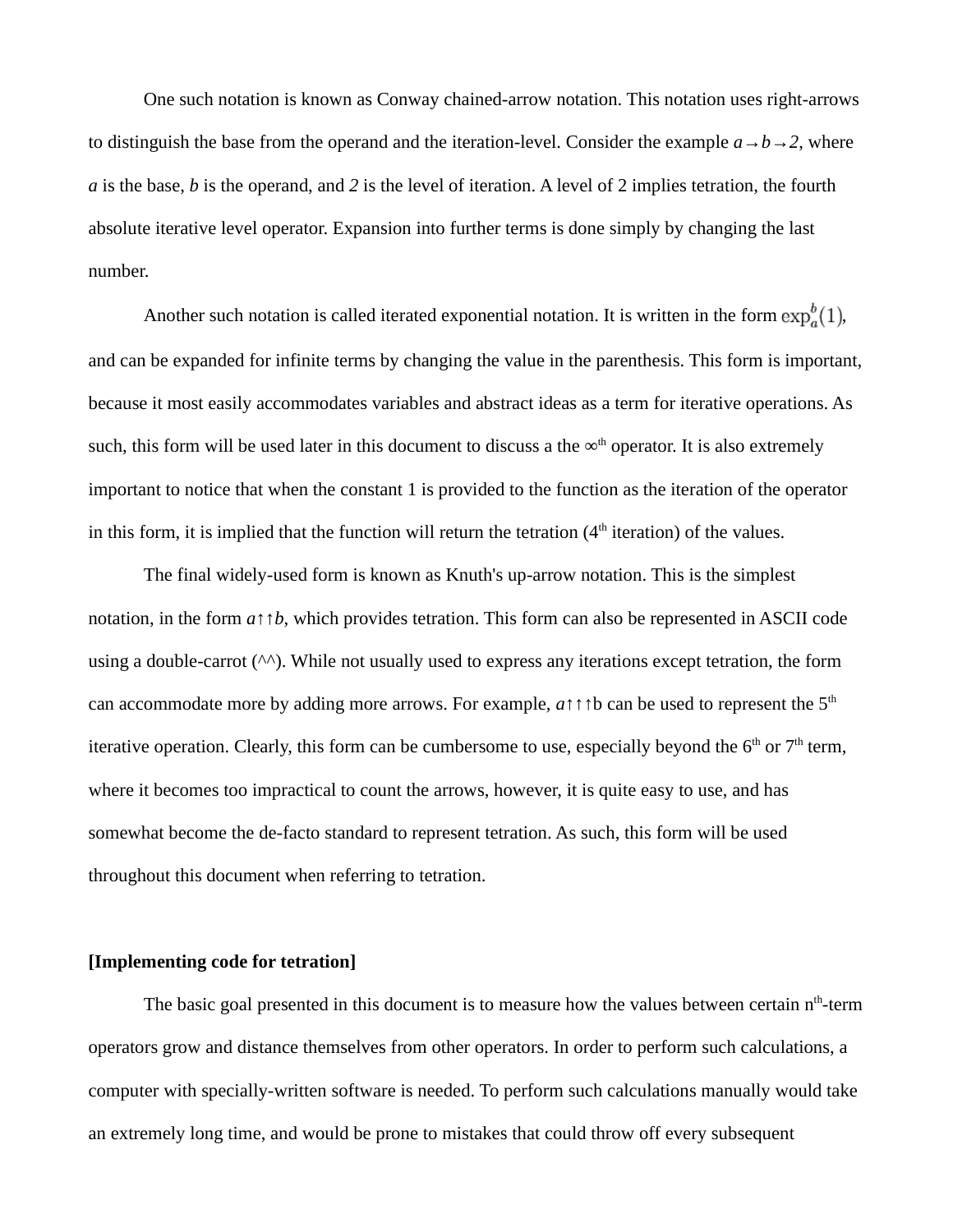calculation. As such, a  $C^{++}$  program was written that can make these large calculations effortlessly. However, the standard C++ libraries do not support data-types that can extend to calculate such enormous values at such high precision. Because of this, a C++ header file, ALInteger, was written and implemented, representing an Arbitrary-Length Integer. This data type can handle any size number, and at great precision. The subsequent calculations have all been performed using this software, which have then been checked for accuracy.

# **[Measuring the time complexity of the hyper-operator code]**

The hyper-operator, which is declared as part of the  $C_{++}$  Math namespace, uses the principle of recursion to make it's calculations. When a hyper-operator other than 1 is called, the program enters a for-loop. This for-loop executes *n* times, each time calling the hyper function *b* times. The full extent of the time complexity is unknown. Time was spent among professors at Stevens Institute of Technology trying to analyze the time-complexity of the hyper-function, but due to the combination of the recursion, the for-loop, and the ever-increasing and ever-dependent *r* variable, no simple function could be constructed to model the number of physical additions the computer would have to perform.

|   |   |     |                                                                                                                                                                                             |                                  | а                                |
|---|---|-----|---------------------------------------------------------------------------------------------------------------------------------------------------------------------------------------------|----------------------------------|----------------------------------|
|   |   |     |                                                                                                                                                                                             |                                  |                                  |
| ר | っ |     | 16                                                                                                                                                                                          | 65536                            |                                  |
| 3 |   | 27  | 7625597484987                                                                                                                                                                               | <b>SYSTEM</b><br>OVERFLOW        | <b>SYSTEM</b><br>OVERFLOW        |
|   |   | 256 | 1340780792994259709<br>9574024998205846127<br>4793658205923933777<br>2356144372176403007<br>3546976801874298166<br>9034276900318581864<br>8605085375388281194<br>6569946433649006084<br>096 | <b>SYSTEM</b><br><b>OVERFLOW</b> | <b>SYSTEM</b><br><b>OVERFLOW</b> |

#### **[Some Sample Values from tetration]**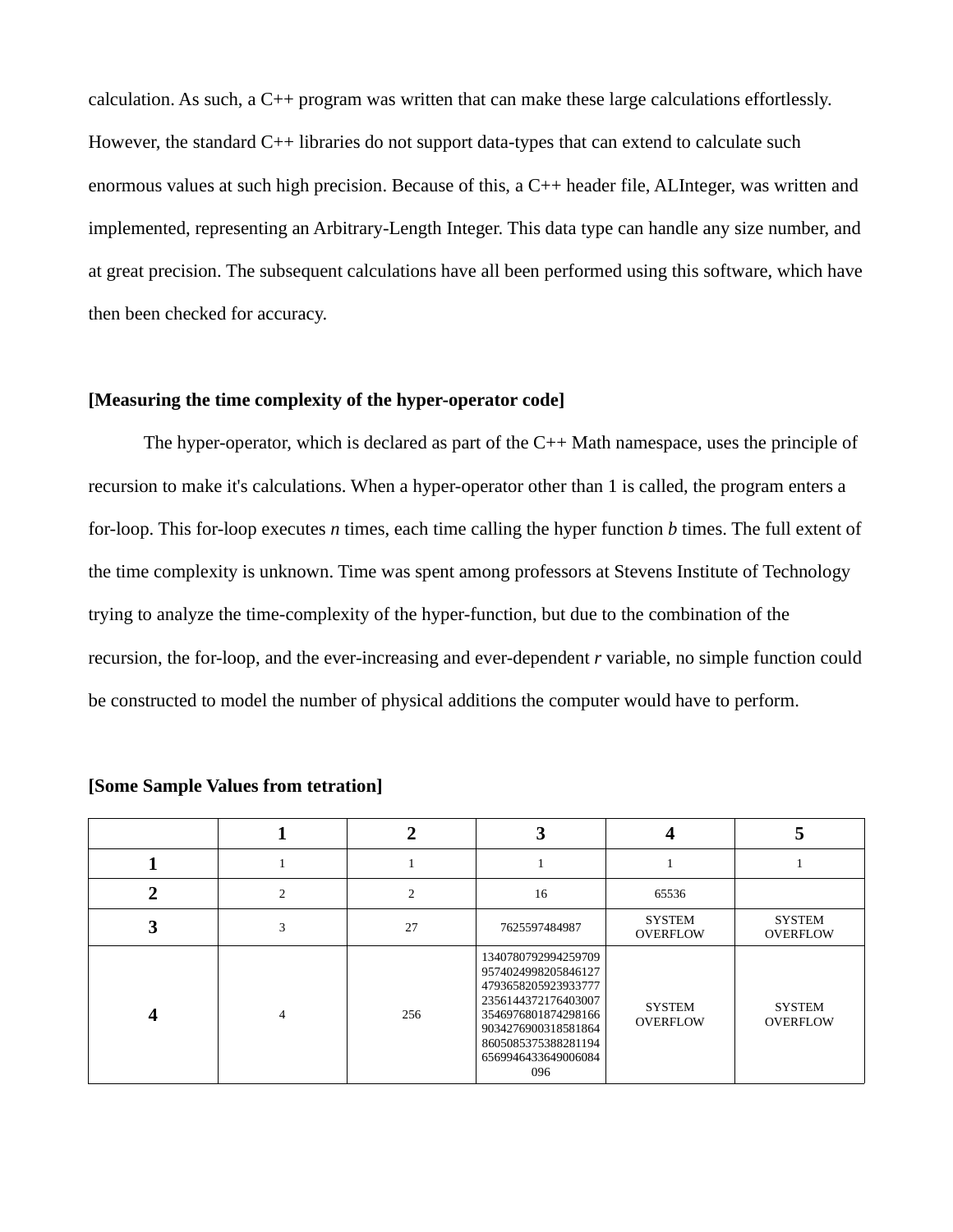Entries marked with "SYSTEM OVERFLOW" had segmentation faults due to the capacity of the hardware the computations were performed on. It is interesting to note the huge growth in the numbers between cells. Even run on machines with several gigabytes of RAM, the calculations caused an overflow all of the memory the kernel had allocated to the program. Given a cluster testbed, more advanced calculations could be performed.

# **[Building tetration fractals]**

Tetration and  $n<sup>th</sup>$ -term operators provide very interesting fractals when they are constructed as a member of a function. Figure 1 is a fractal of tetration showing the points in the complex plane that are periodic under iteration. The red kidney shaped area has a period of one and is the area of convergence of the tetration function. The small yellow circle in the



depression to the left of the red area is period two and contains zero. The large green area is period three. This fractal is similar to the Mandelbrot fractal, the main difference being that it is built upon an

exponential map instead of a quadratic map. The fractal has a domain from -4.5 to 3.5 of the real axis and a range from –3*i* to 3*i* on the imaginary axis.

Figure two is the same function, but is instead built showing the points in the complex plane that escape to infinity under recursion. It is

constructed using the same axises as figure 1. It is also colored differently than figure 1, but it is quite easy to see where patterns exist between figures 1 and 2. The large area on the left, and the kidneyshaped sections exist in both figures. It is also easy to see the right-most striped sections in both fractals. It is clear, by way of these pictures, that hyper-operators follow a definite set rules regarding numbers, and, although those numbers are large, they do relate to one-another on a grand scale.

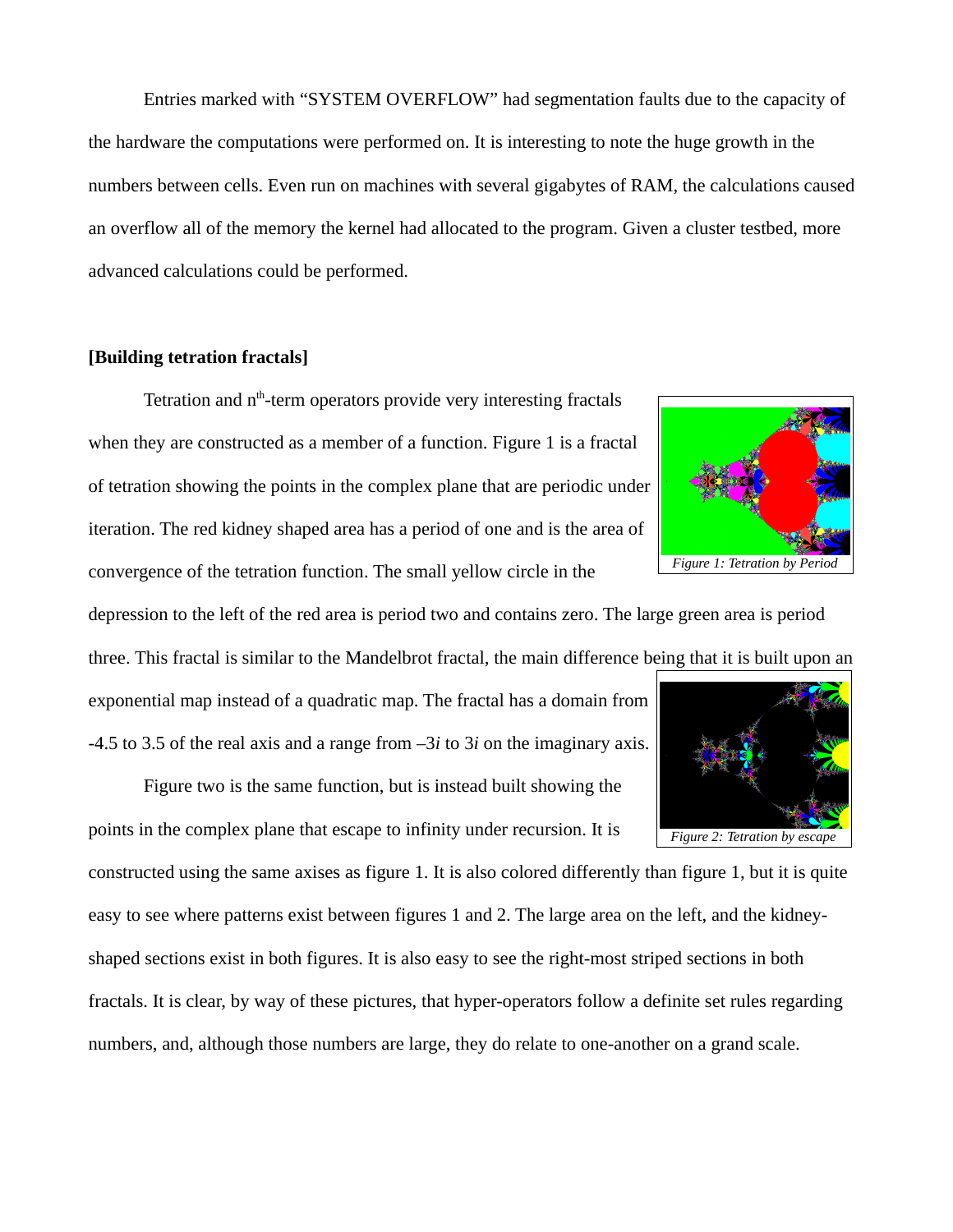# **[Constructing hyper-operators in an infinite number-system]**

Hyper-operators do not necessarily have to be constructed in a finite system. Normally, a magnitude is specified, such as in the case *a+b*, where we would supply both *a* and *b*, the base and the number of 1's to add to the base. In the event of providing infinity as *b*, we yield:  $a + \infty = \infty$ , a simple to understand equality. Now consider tetration to infinite heights. Basically, it is the principle of taking a base, and raising it to itself an infinite number of times. It would be expected that this would yield either  $\infty$  or - $\infty$  in all cases, however this is erroneous. Tetration to infinite heights, while yielding  $\infty$  or -∞ in most cases, can yield any number. Consider the following case, which is a truncated version of the tetration of  $\sqrt{2}$  to infinite heights:

$$
\sqrt{2}^{\sqrt{2}^{\sqrt{2}^{\sqrt{2}^{1.41}}}} = \sqrt{2}^{\sqrt{2}^{\sqrt{2}^{\sqrt{2}^{1.63}}}} = \sqrt{2}^{\sqrt{2}^{\sqrt{2}^{1.76}}} = \sqrt{2}^{\sqrt{2}^{1.84}} = \sqrt{2}^{1.89} = 1.93
$$

It is clear that this equation is approaching a value. This value, oddly enough, is 2, the base

value inside the square-root. To express this equation in proper notation for tetration, it can be written that  $\lim_{x\to\infty} \exp_{\sqrt{2}}^x(1) = 2$ . This is not a rare occurrence, see *figure 3* for a pictorial representation of several other values subjected to infinite tetration. Tetration to infinite heights yields many other results, as already proven in *figure 2*, where the escape set was built for the



tetration operation. In these such cases, we see a classic case of what Euler referred to as "mathematical beauty from disorder". While Euler was speaking of his identity relating operations and fundamental numbers, the concept remains. In this example, we have an irrational number,  $\sqrt{2}$ , and an imaginary conception of an operator, tetration to infinite heights. Out of two chaotic concepts, a sane and perfectly rational value is produced. This is a shining example of the hidden beauty in mathematics, and a clear case of patterns inherent in the fabric of the universe itself.

It is clear that tetration to infinite heights yields real and sane values, but there is another aspect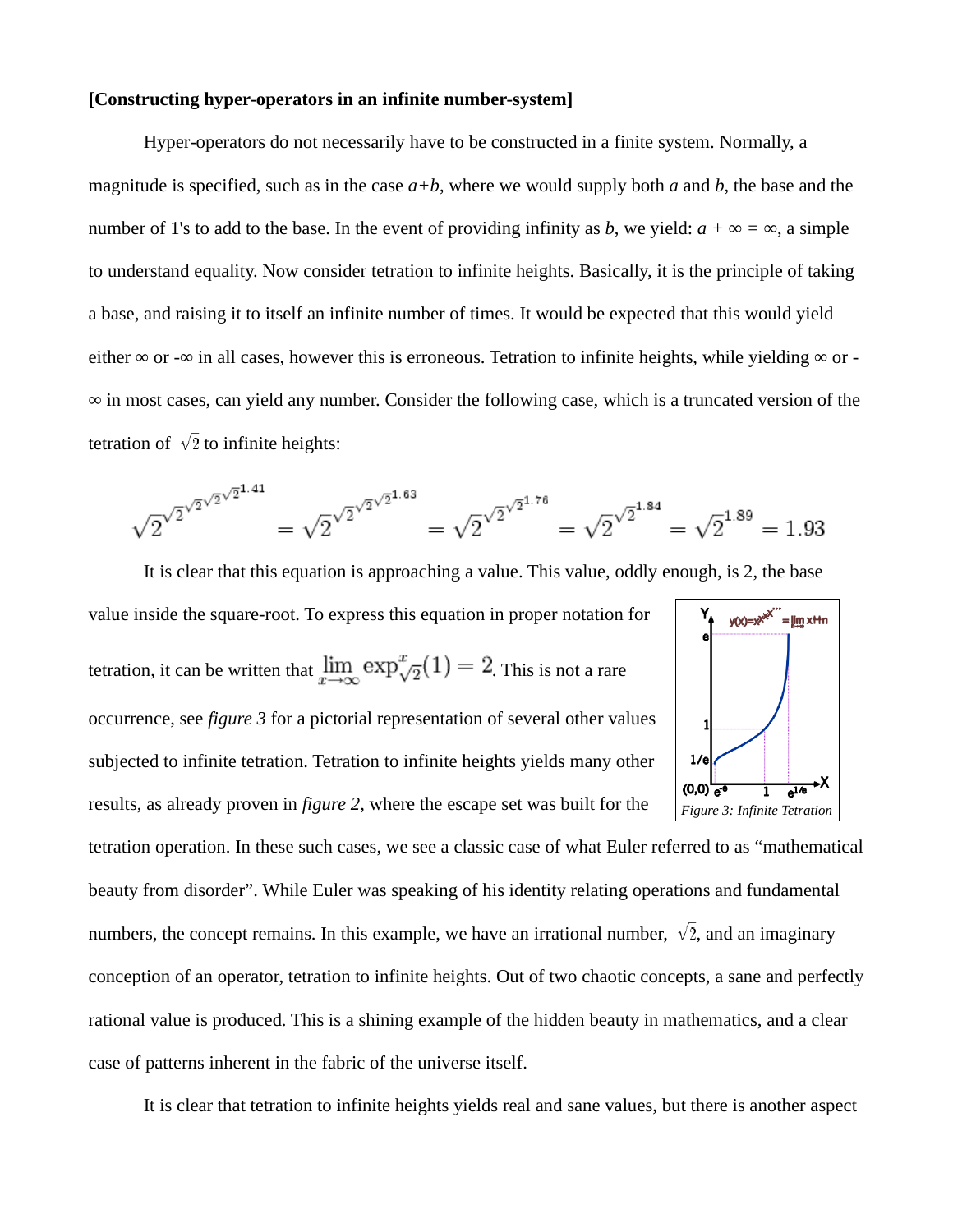of n<sup>th</sup>-term operators that can be extended beyond the finite realm. Before, we investigated how hyperoperators are recursive, that is, that each  $n<sup>th</sup>$ -term is simply a repeated call of the  $(n-1)<sup>th</sup>$ -term. Since each term, *n*, utilizes the term  $(n-1)$ , for  $n \geq 2$ , the converse must be true. Mathematical Inductive reasoning can be used to prove there are an infinite number of operators. Since it is well known that addition exists, and this is the first hyper-operator, the basis step is completed and valid. Every operator *n* has an operator *(n+1)* that uses recursion of *n* to yield results. This is proven by the simple fact that multiplication exists as repeated addition, exponentiation as repeated multiplication, and tetration as repeated exponentiation. For each  $n : n \geq 2$ , there exists both a valid  $n+1$  term, and  $n-1$  term. Therefore, there are an infinite amount of mathematical operators, each a recursive call of the lower hyperoperation.

Following this logic, there is, therefore, an imaginary  $\infty^{\text{th}}$  operator. This operator is very difficult to conceive. It is an operator so absolutely massive that any input to the function instantly yields infinity, including even the operation's identity value. While this operator is thoroughly useless from a mathematical point of view, it is an interesting exception to all mathematical laws that is exciting to consider.

### **[Conclusion]**

Tetration is one of the relatively unexplored realms of modern mathematics. It involves writing specialized software, running calculations on massive machines, and drawing advanced inferences from relatively basic concepts of mathematics and computer science. Please refer to the appendices of this document for some basic code to aid in the further pursuit of hyper-operators. This document barely scratches the surface of such a massive field of mathematics. It submits for further review the time complexity of performing such calculations on a computer system and the relationships between obscure and irrational numbers and ideas.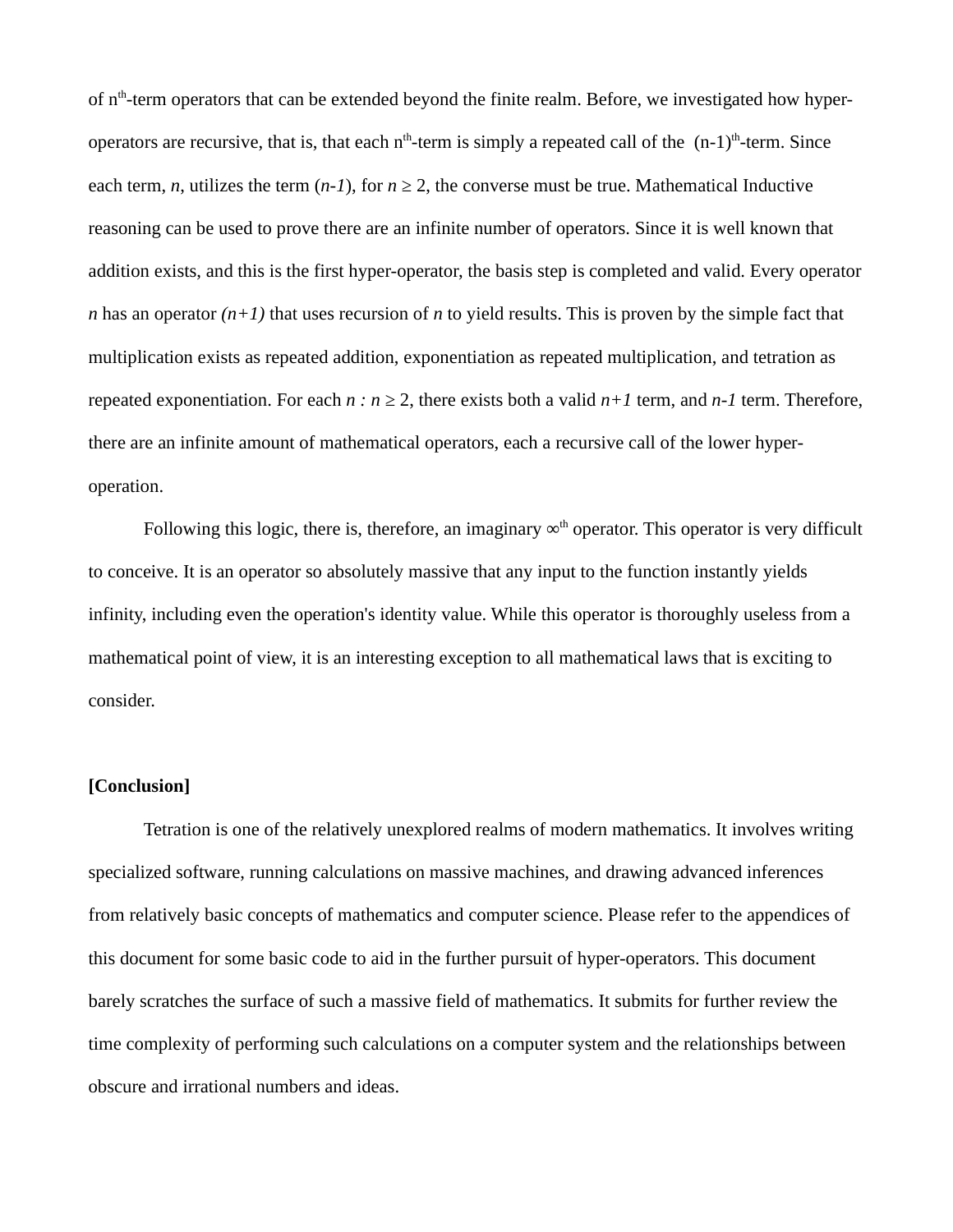# **[Appendix A]**

Code for hyper operators, including an arbitrary-length integer header file.

```
Math.h
```

```
#ifndef MATH_H 
#define MATH_H 
#include <iostream> 
typedef ALInteger u_long; 
typedef unsigned char u_char; 
using namespace Math ;
{ 
           u_long hyper(u_long a, u_char n, u_long b) 
            { 
                       if (n == 0){return a;}
                       u long r = a;
                       for (u<sup>\anglelong i=1; i \leqb; ++i)</sup>
                       {r = hyper(a, n-1, r)}return r; 
            } 
} 
#endif
```
### ALInteger.cpp

#include "ALInteger.h" const ALInteger ALInteger::ONE = ALInteger(1); const ALInteger ALInteger::ZERO = ALInteger(0);

#### ALInteger.h

#ifndef ALINTEGER\_H #define ALINTEGER\_H #include <iostream> #define SIG\_BYTES 1024 typedef unsigned long long u\_long; typedef unsigned char u\_char; inline u\_char setBitOnByte(u\_char c, u\_char b, bool v) { return v? (c | ((u\_char)(1) << b)): (c & (255 - ((u\_char)(1) << b))); } inline bool getBitOnByte(u\_char c, u\_char b) { return c == (c | ((u\_char)(1) << b)); } class ALInteger  $\left\{ \right.$ private: u\_char x[SIG\_BYTES]; public: static const ALInteger ONE, ZERO; ALInteger() { for (int i=0;  $i$  < SIG\_BYTES;  $+i$ )  ${x[i] = 0;}$ } ALInteger(u\_long a) { for (int i=0;  $i$  < SIG\_BYTES;  $+i$ )  ${x[i] = 0;}$ for (int i=0;  $i$  < size of  $(u_l)$ ong);  $+i$ ) { for (int j=0; j<8;  $++j$ ) { int bit =  $i*8 + j$ ;  $u_{\text{long}}$  temp =  $(u_{\text{long}})(1)$  << bit; if  $((a \mid temp) == a)$  ${x[i] |= 1 \leq j}$ }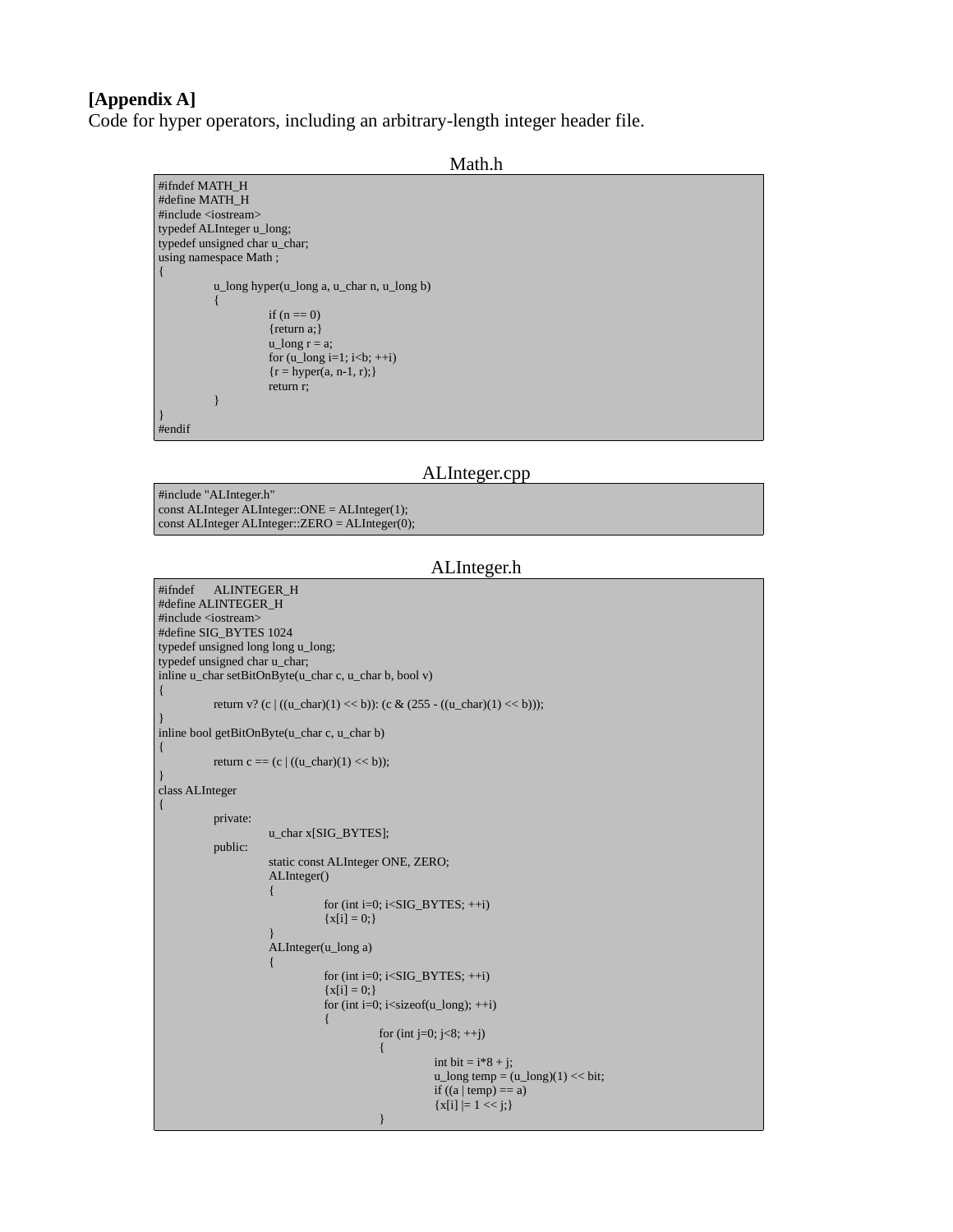```
} 
} 
ALInteger(const ALInteger &a) 
{ 
            for (int i=0; i < SIG BYTES; +i)
            {x[i] = a.x[i];}} 
~ALInteger() {} 
char operator [] (int i) const 
{return x[i]; }ALInteger &operator = (const ALInteger &al) 
{ 
            for (int i=0; i<SIG_BYTES; \pm\text{+i}){x[i] = al.x[i];}return *this; 
} 
void setBit(u_char byte, u_char bit, bool v) 
{x[byte]} = setBitOnByte(x[byte], bit, v);}void setBit(u_char b, bool v) 
{setBit(b/8, b%8, v);} 
bool getBit(u_char byte, u_char bit) const 
{return getBitOnByte(x[byte], bit);} 
bool getBit(int b) const 
{return getBit(b/8, b%8);} 
ALInteger operator ~() const 
{ 
            ALInteger r; 
            for (int i=0; i<SIG_BYTES; ++i) 
            {x[x[i] = \neg x[i];}return r; 
} 
bool operator == (const ALInteger &al) const 
{ 
            for (int i=0; i<SIG_BYTES; ++i) 
            { 
                        if (x[i] != a. x[i]){return false;} 
            } 
            return true; 
} 
bool operator != (const ALInteger &al) const 
{ 
            for (int i=0; i<SIG_BYTES; ++i)
            { 
                        if (x[i] != al.x[i]){return true;} 
            } 
            return false; 
} 
bool operator < (const ALInteger &al) const 
{ 
            for (int i=SIG_BYTES-1; i>=0; --i) 
            { 
                        if (x[i] := 0 \parallel a x[i] := 0){rreturn x[i] < al.x[i]; }} 
            return false; 
} 
bool operator <= (const ALInteger &al) const 
{ 
            return (*this) < al \parallel (*this) == al;
} 
bool operator > (const ALInteger &al) const 
{ 
            for (int i=SIG_BYTES-1; i>=0; --i) 
            { 
                        if (x[i] := 0 \parallel aLx[i] := 0){return x[i] > a.l.x[i];}
            } 
            return false; 
} 
bool operator >= (const ALInteger &al) const 
{return (*this) > a1 || (*this) == a1;}
```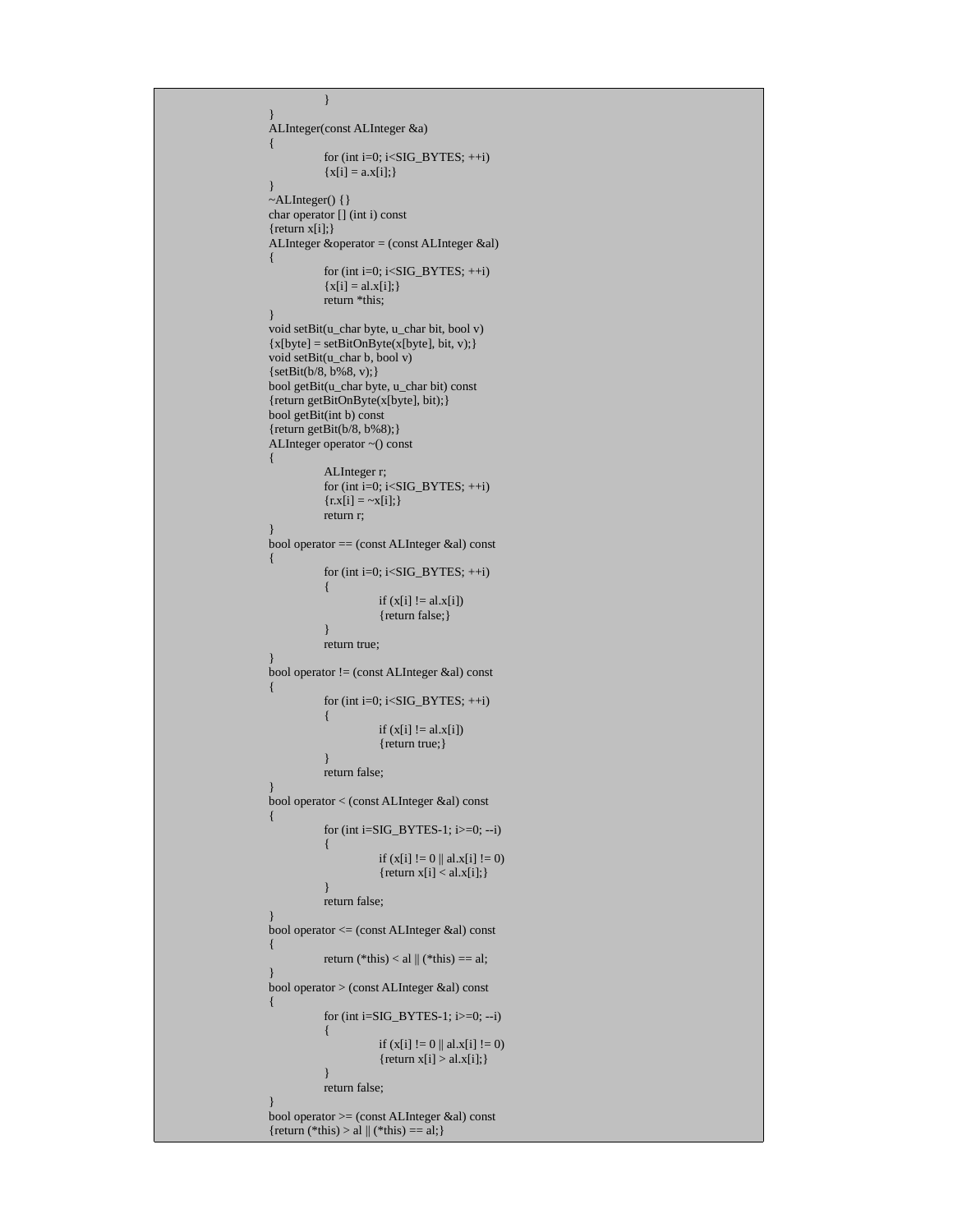```
ALInteger operator << (int b) const 
{ 
            ALInteger r = 0;
            for (int i=SIG_BYTES-1; i>=0; --i) 
            { 
                       for (int j=7; j>=0; --j)
                        { 
                                   int bit = i*8 + j;
                                   bool v = false;
                                   if (bit >= b){v = getBit(bt - b)};
                                   r.setBit(bit, v); 
                        } 
            } 
           return r; 
} 
ALInteger operator + (const ALInteger &al) const 
{ 
            ALInteger r; 
            bool carry = false;
            for (int i=0; i<SIG_BYTES; ++i)
            { 
                       for (int j=0; j<8; ++j)
                       { 
                                   u_{\text{c}}char t = 1 << j;
                                   bool a = (x[i] | t) == x[i];bool b = (al.x[i] | t = = al.x[i];
                                   if (a && b && carry) 
                                   { 
                                              r.x[i] \models t;carry = true;} 
                                   else if ((a && carry) || (b && carry) || (a && b)) 
                                   {carry = true; }else if (carry ||a||b)
                                   { 
                                              r.x[i] \models t;carry = false;} 
                                   else 
                                   {carry = false; }} 
            } 
           return r; 
} 
ALInteger &operator += (const ALInteger &al) 
{return ((*this) = ((*this) + al));}
ALInteger &operator ++ () 
{return ((*this) = (*this) + ONE);}
ALInteger operator - (const ALInteger &a) const 
{ 
            ALInteger r = (*this) + (~a) + ONE;r.x[SIG_BYTES-1]&= 127;
            return r; 
} 
ALInteger &operator -= (const ALInteger &al) 
{return ((*this) = (*this) - al);}
ALInteger &operator -- () 
{return ((*this) = (*this) - ONE);}
ALInteger operator * (const ALInteger &a) const 
{ 
            ALInteger r = ZERO; 
            for (ALInteger i=ZERO; i<a; ++i) 
            {r = (*this);}return r; 
} 
ALInteger &operator *= (const ALInteger &a) 
{return ((*this) = (*this) * a);}
ALInteger operator / (const ALInteger &d) const 
{ 
            ALInteger t = (*this);ALInteger r = ZERO; 
           for (; t > = d; r = r + ONE, t = d);
```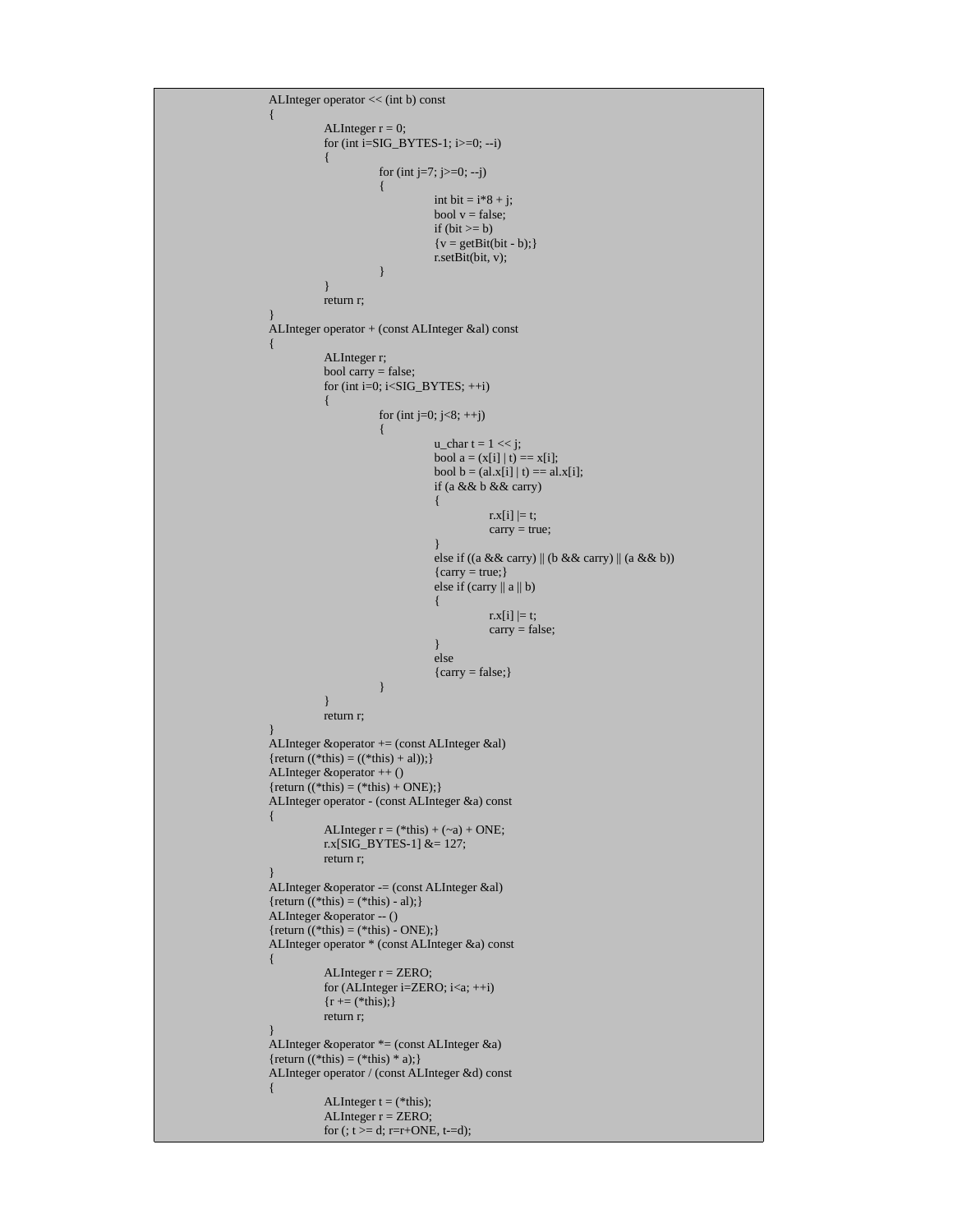```
return r; 
                       } 
                       ALInteger &operator /= (const ALInteger &a) 
                       {return ((*this) = (*this) / a);}
                       ALInteger operator % (const ALInteger &a) const 
                       {return (*this) - a^*((*)this) / a);}
                       ALInteger &operator %= (const ALInteger &a) 
                       {return ((*this) = (*this) % a); }
                       template <class Type>
                       operator Type() const 
                       { 
                                  Type r = 0;
                                   for (int i=0; i<sizeof(Type); ++i)
                                   { 
                                              for (int j=0; j<8; ++j)
                                              { 
                                                         if ((x[i] | ((u_{char})(1) << j)) == x[i]){r = (Type)(1) \le (i * 8 + j);}} 
                                   } 
                                  return r; 
                       } 
}; 
inline std::ostream &operator << (std::ostream &os, const ALInteger &al) 
{ 
           ALInteger a = al; 
           char s[2467]; 
           int i = 0;
   do 
    { 
                       static const ALInteger TEN = 10; 
     s[i++] = (char)(a % TEN) + '0';a /= TEN;
 } 
  while (a != ALInteger::ZERO);
   --i; 
  for (i \ge 0; -i)\{ \cos \leq s[i]; \} return os; 
} 
#endif
```